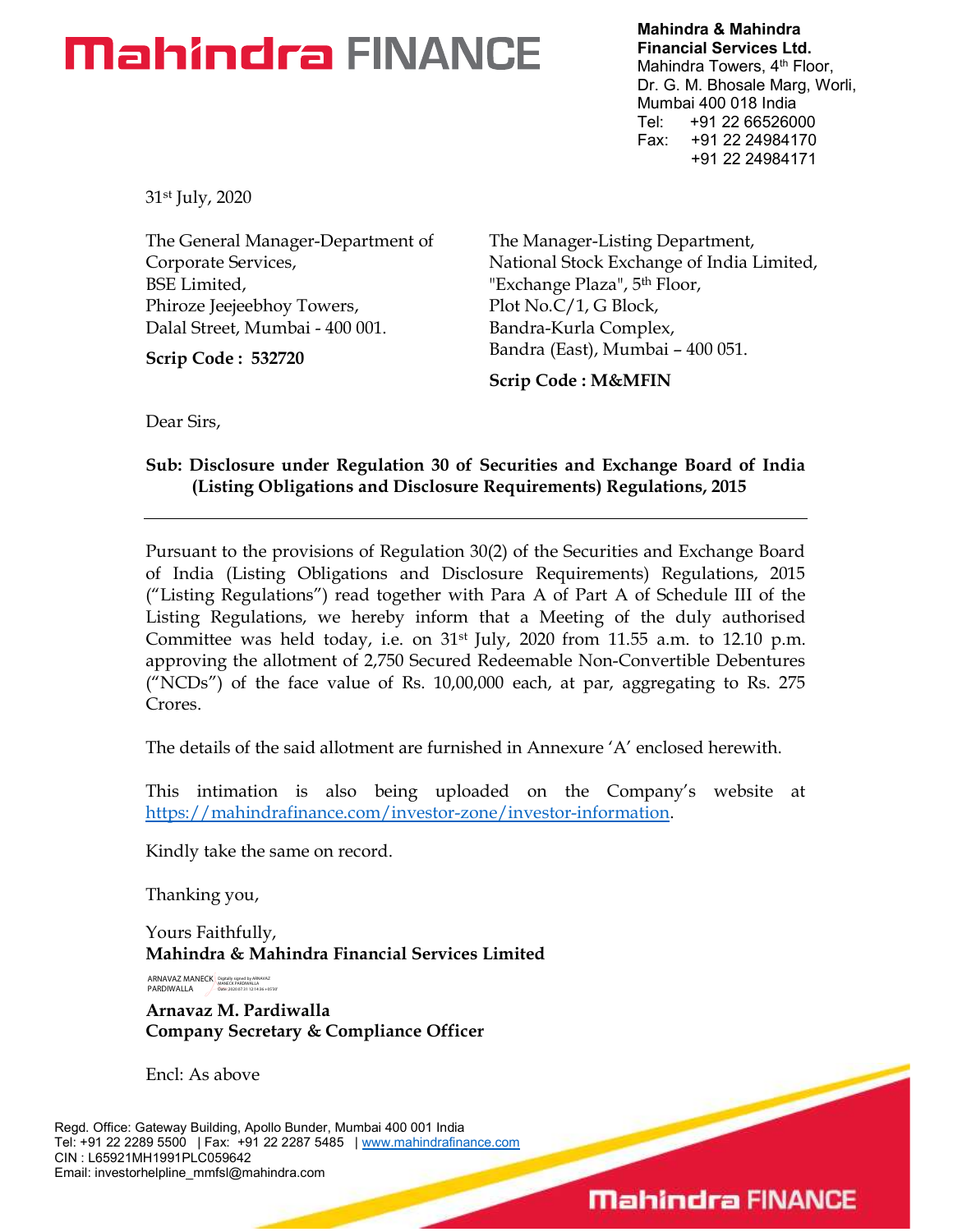# **Mahindra FINANCE**

### Annexure 'A'

| <b>Issuance of Debt Securities</b> |                                                                                                                                                                                             |                                      |                                                                                                                                                                                                                                                                                                                                                                                                                                           |  |
|------------------------------------|---------------------------------------------------------------------------------------------------------------------------------------------------------------------------------------------|--------------------------------------|-------------------------------------------------------------------------------------------------------------------------------------------------------------------------------------------------------------------------------------------------------------------------------------------------------------------------------------------------------------------------------------------------------------------------------------------|--|
| Sr.<br>No.                         | <b>Requirements of disclosure</b>                                                                                                                                                           |                                      | <b>Details</b>                                                                                                                                                                                                                                                                                                                                                                                                                            |  |
| (i)                                | Size of the issue                                                                                                                                                                           |                                      | Series AL2020 - Rs. 275 Crores                                                                                                                                                                                                                                                                                                                                                                                                            |  |
| (ii)                               | Whether proposed to<br>be<br>listed?<br>If yes, name of the stock                                                                                                                           | $\cdot$                              | Yes<br>Wholesale Debt Market Segment of BSE                                                                                                                                                                                                                                                                                                                                                                                               |  |
|                                    | exchange(s)                                                                                                                                                                                 |                                      | Limited.                                                                                                                                                                                                                                                                                                                                                                                                                                  |  |
| (iii)                              | Tenure of the instrument                                                                                                                                                                    |                                      | 3 years from the Deemed date of allotment                                                                                                                                                                                                                                                                                                                                                                                                 |  |
|                                    | Deemed date of allotment<br>and                                                                                                                                                             |                                      | 31st July, 2020                                                                                                                                                                                                                                                                                                                                                                                                                           |  |
|                                    | Date of maturity                                                                                                                                                                            |                                      | 31 <sup>st</sup> July, 2023                                                                                                                                                                                                                                                                                                                                                                                                               |  |
| (iv)                               | Coupon/interest offered                                                                                                                                                                     |                                      | 5.90% p.a.                                                                                                                                                                                                                                                                                                                                                                                                                                |  |
|                                    | of $ $ :<br>Schedule of payment<br>Coupon/interest<br>and<br>principal                                                                                                                      |                                      | Annually i.e. 31 <sup>st</sup> July, 2021, 31 <sup>st</sup> July, 2022<br>and on maturity 31 <sup>st</sup> July, 2023.                                                                                                                                                                                                                                                                                                                    |  |
| (v)                                | Charge/Security, if<br>any,<br>created over the assets                                                                                                                                      | $\ddot{\ddot{\phantom{}}\phantom{}}$ | Debentures shall be secured by way of<br>exclusive charge in favour<br>of the<br>Debenture Trustee on present and/or<br>receivables<br>under<br>future<br>Loan<br>contracts/Hire Purchase/Lease, owned<br>Assets and Book debts to the extent of<br>100% of Debenture outstanding.<br>The<br>Company will create appropriate security<br>in favour of the debenture trustee within<br>the time frame prescribed as per applicable<br>law. |  |
| (vi)                               | Special rights/interest/<br>privileges attached to the<br>instruments<br>and changes<br>thereof                                                                                             |                                      | Nil                                                                                                                                                                                                                                                                                                                                                                                                                                       |  |
| (vii)                              | Delay<br>$\sigma f$<br>in<br>payment<br>interest/principal amount for<br>a period of more than three<br>months from the due date or<br>default<br>in<br>payment<br>of<br>interest/principal | $\mathbf{E}$                         | N.A.                                                                                                                                                                                                                                                                                                                                                                                                                                      |  |